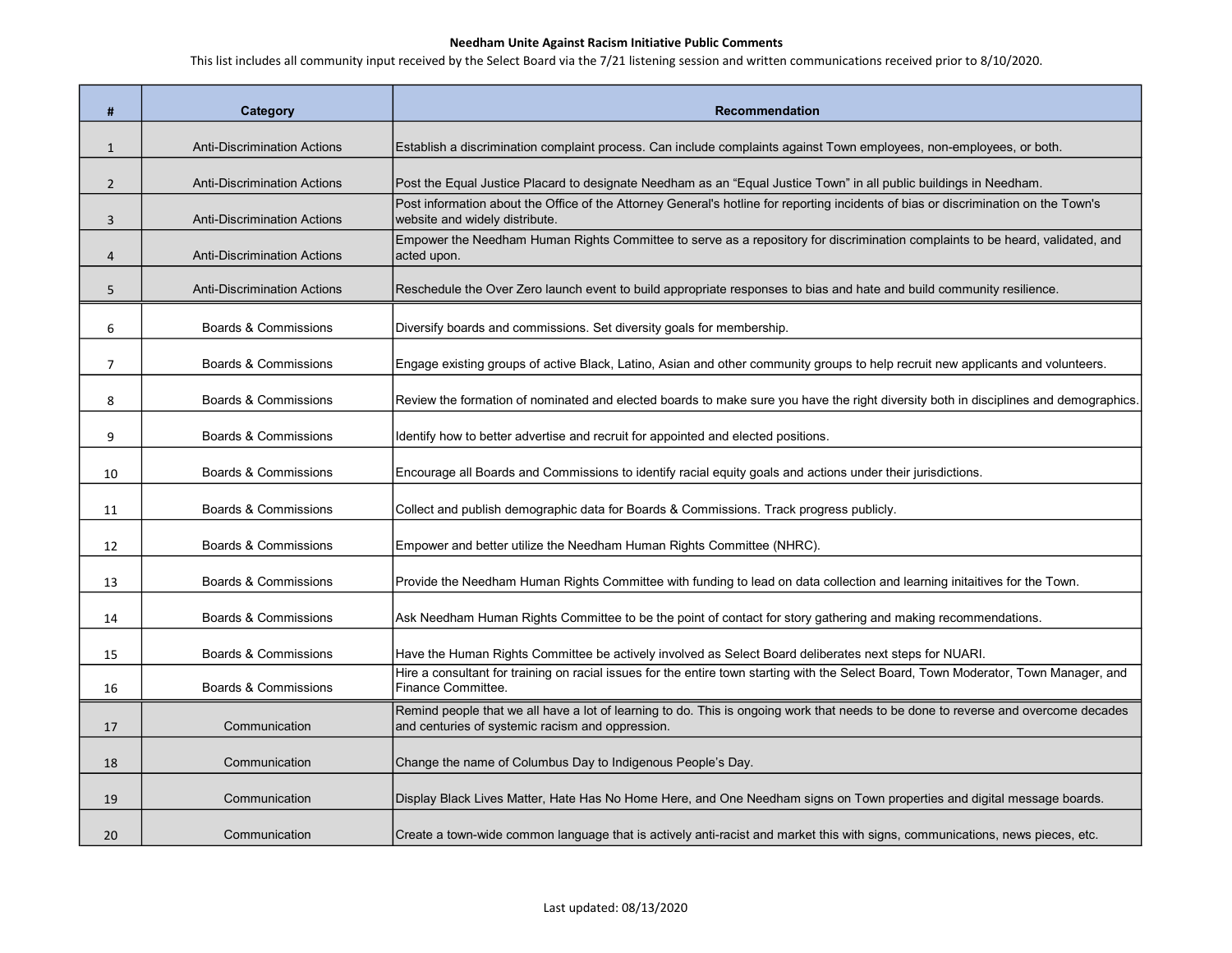| #  | Category                                          | <b>Recommendation</b>                                                                                                                                                                                                                                                                                                                                                                                                                                                                                                                             |
|----|---------------------------------------------------|---------------------------------------------------------------------------------------------------------------------------------------------------------------------------------------------------------------------------------------------------------------------------------------------------------------------------------------------------------------------------------------------------------------------------------------------------------------------------------------------------------------------------------------------------|
| 21 | Communication                                     | The Select Board should immediately make a bold series of public statements and actions to inform the public of the specifics of the<br>stories, as they are relayed to the town, repeatedly stating in response to each story that the board unanimously condemns these<br>actions and that treatment of this kind will not be tolerated in our town.                                                                                                                                                                                            |
| 22 | Communication                                     | Look at the language we use on the town's website - not much about diversity or equity, inclusion right now.                                                                                                                                                                                                                                                                                                                                                                                                                                      |
| 23 | Communication                                     | Collect public questions and post information where it is readily available to all.                                                                                                                                                                                                                                                                                                                                                                                                                                                               |
| 24 | Community Dialogue & Lived Experiences            | Encourage more dialogue and more humility.                                                                                                                                                                                                                                                                                                                                                                                                                                                                                                        |
| 25 | <b>Community Dialogue &amp; Lived Experiences</b> | Find a way to get white residents to really hear what black and brown people have experienced and not get defensive or hostile.                                                                                                                                                                                                                                                                                                                                                                                                                   |
| 26 | Community Dialogue & Lived Experiences            | Teach about and learn true history. Do not be afraid to relate the past to the present. Acknowledge that white people built a great<br>portion of the country's wealth on theft of land and on the backs of slaves. Need to start there to better understand systemic racism.                                                                                                                                                                                                                                                                     |
| 27 | <b>Community Dialogue &amp; Lived Experiences</b> | Do not be defensive or explain away incidents.                                                                                                                                                                                                                                                                                                                                                                                                                                                                                                    |
| 28 | <b>Community Dialogue &amp; Lived Experiences</b> | Continue the listening sessions and do what you can to get people to use the Lived Experiences survey.                                                                                                                                                                                                                                                                                                                                                                                                                                            |
| 29 | Community Dialogue & Lived Experiences            | Track down people who left Needham, if possible, to hear their stories, as well.                                                                                                                                                                                                                                                                                                                                                                                                                                                                  |
| 30 | <b>Community Dialogue &amp; Lived Experiences</b> | Don't dismiss personal stories or treat them as an "n of 1". Need to react to them appropriately, transparently, to face imperfections<br>and to create change.                                                                                                                                                                                                                                                                                                                                                                                   |
| 31 | <b>Community Dialogue &amp; Lived Experiences</b> | Do not wait for more stories to take action.                                                                                                                                                                                                                                                                                                                                                                                                                                                                                                      |
| 32 | Community Dialogue & Lived Experiences            | Widely share the Lived Experiences Project questionnaire and outcomes.                                                                                                                                                                                                                                                                                                                                                                                                                                                                            |
| 33 | Community Dialogue & Lived Experiences            | When hearing personal stories and lived experiences, start from a place of believing and of gratitude because those who are sharing<br>do so at great personal risk.                                                                                                                                                                                                                                                                                                                                                                              |
|    |                                                   | Board members should educate themselves on white supremacy with their own resources as many white Americans have begun to<br>do. Relying entirely on the minority members of our community to explain and relive experiences of minor to traumatic racism for our<br>education is unacceptable. We should not demand free emotional and physical labor from BIPOC to dismantle the racism they face. It<br>is the board's responsibility as leaders and the responsibility of all white Americans to understand the structures of white supremacy |
| 34 | Community Dialogue & Lived Experiences            | on which our nation is built.                                                                                                                                                                                                                                                                                                                                                                                                                                                                                                                     |
| 35 | Community Dialogue & Lived Experiences            | Defer to the weak, poor, sick; defer to the minority. This will require a moral change.                                                                                                                                                                                                                                                                                                                                                                                                                                                           |
| 36 | <b>Community Dialogue &amp; Lived Experiences</b> | Can we survey public sentiment? Can we include inclusion/welcoming questions in our annual town survey?                                                                                                                                                                                                                                                                                                                                                                                                                                           |
| 37 | <b>Needham Public Schools</b>                     | Incorporate diversity into the curriculum as we review each subject area.                                                                                                                                                                                                                                                                                                                                                                                                                                                                         |
| 38 | <b>Needham Public Schools</b>                     | Support and align the Town's efforts with those already underway at the Needham Public Schools.                                                                                                                                                                                                                                                                                                                                                                                                                                                   |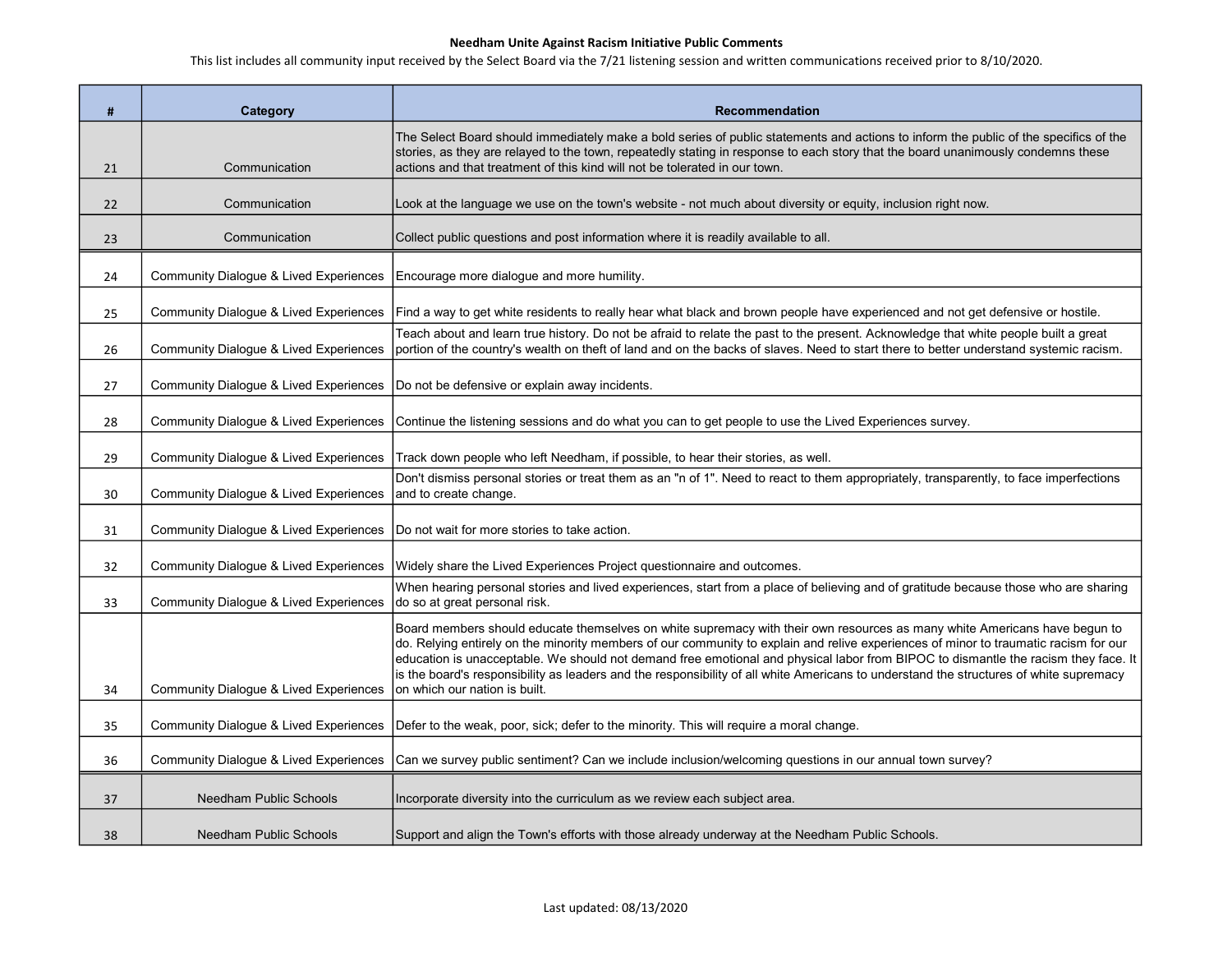| #  | Category                             | <b>Recommendation</b>                                                                                                                                                                                                                         |
|----|--------------------------------------|-----------------------------------------------------------------------------------------------------------------------------------------------------------------------------------------------------------------------------------------------|
| 39 | <b>Needham Public Schools</b>        | Teach the real history of this country via school curriculum. We need to learn about the past; teach our kids about actual history<br>(slavery, Civil War, reconstruction, redlining, etc). If we ignore the past we are not going to change. |
| 40 | Needham Public Schools               | Continued development of NPS equity initiatives and curriculum revision in the schools.                                                                                                                                                       |
| 41 | Needham Public Schools               | Have Needham Public Schools analyze participation in accelerated classes by race and if disparities exist, address them.                                                                                                                      |
| 42 | <b>Needham Public Schools</b>        | Address micro and macro aggressions in schools, urgently and directly.                                                                                                                                                                        |
| 43 | <b>NUARI Structure &amp; Process</b> | Host smaller, more intimate meetings for discussions. Set at regular, recurring times. Make as standard as other government business<br>(e.g. traffic, budgets, etc.). Consider breakout rooms.                                               |
| 44 | <b>NUARI Structure &amp; Process</b> | Set up communication structures and transparency.                                                                                                                                                                                             |
| 45 | <b>NUARI Structure &amp; Process</b> | For future sessions, hire a trained facilitator; set clear introduction and goals; commitments to change from town government, law<br>enforcement, local businesses, etc should be made.                                                      |
| 46 | <b>NUARI Structure &amp; Process</b> | Offer a timetable for future work and a framework for how it will happen.                                                                                                                                                                     |
| 47 | <b>NUARI Structure &amp; Process</b> | Put "Unite Against Racism Update" as the first item on every agenda for the Select Board and make it required for all other town<br>departments and boards.                                                                                   |
| 48 | <b>NUARI Structure &amp; Process</b> | Create a roadmap for law enforcement, local businesses, schools, town government, etc to own the equity initiative without Black<br>people having to evidence the racism we know exists.                                                      |
| 49 | <b>NUARI Structure &amp; Process</b> | Need better options for format and ways to communicate for those who feel uncomfortable in public/on zoom/large groups.                                                                                                                       |
| 50 | <b>NUARI Structure &amp; Process</b> | Do not wait until you know the "perfect" thing to do. Take action now, incorporate BIPOC in decisions, and develop a level of candor<br>and trust because mistakes will be made.                                                              |
| 51 | <b>NUARI Structure &amp; Process</b> | Do not just create a plan. Need input from communities of color. Map out new ways to communicate with relevant stakeholders and<br>get BIPOC input. Build/strengthen those relationships.                                                     |
| 52 | <b>NUARI Structure &amp; Process</b> | Balance urgent need for action with mapping out how we will prioritize equity over the long term.                                                                                                                                             |
| 53 | <b>NUARI Structure &amp; Process</b> | Convene a diverse group of people to set town's equity goals.                                                                                                                                                                                 |
| 54 | <b>NUARI Structure &amp; Process</b> | Do data collection for baseline and determine ways to measure progress towards goals.                                                                                                                                                         |
| 55 | Partnerships & Engagement            | Collaborate with businesses; offer anti-discrimination, implicit bias trainings for employees.                                                                                                                                                |
| 56 | Partnerships & Engagement            | Convene conversations between members of Needham Diversity Initiative, Human Rights and other equity-focused community groups<br>and the Select Board, neighborhood associations, law enforcement.                                            |
| 57 | Partnerships & Engagement            | Schedule presentation from Lived Experiences Project in September or talk with them about how they want to present findings and<br>make recommendations.                                                                                      |
| 58 | Partnerships & Engagement            | Hold multi-cultural events to celebrate diversity and learn about each other.                                                                                                                                                                 |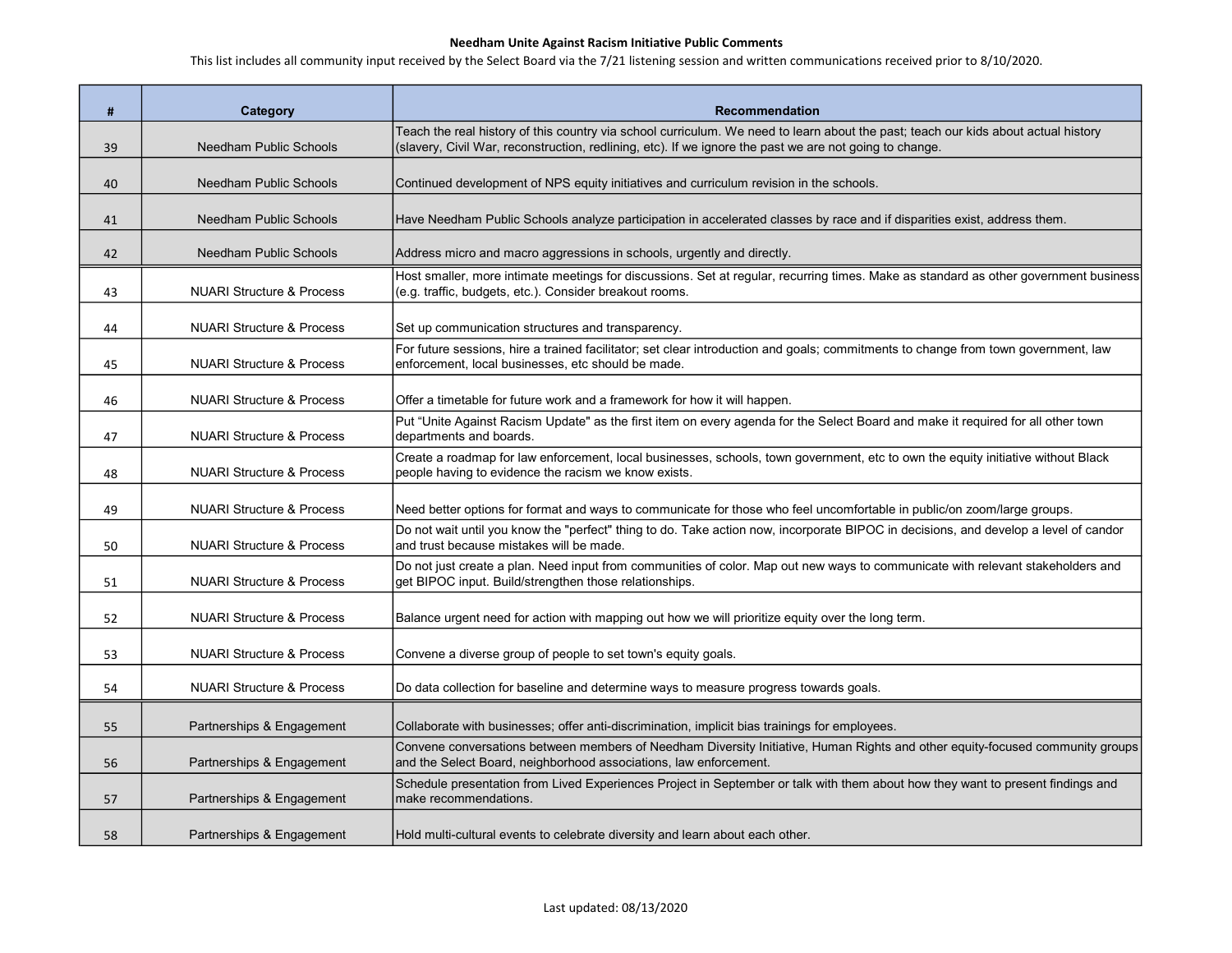| #  | <b>Category</b>              | <b>Recommendation</b>                                                                                                                                                                                                                                                                                   |
|----|------------------------------|---------------------------------------------------------------------------------------------------------------------------------------------------------------------------------------------------------------------------------------------------------------------------------------------------------|
| 59 | Partnerships & Engagement    | Create a network of different organizations, a "rapid response" network.                                                                                                                                                                                                                                |
| 60 | Partnerships & Engagement    | Better engage METCO families in the Needham community.                                                                                                                                                                                                                                                  |
| 61 | Partnerships & Engagement    | Determine better ways of public engagement and reaching people of color.                                                                                                                                                                                                                                |
| 62 | Systemic Change              | Put in programs to encourage communities of color, businesses of color to create a critical mass of people in Needham. Change<br>policies and practices to create housing options that bring diversity in an authentic way, that provide business opportunities to bring<br>people of color to Needham. |
| 63 | Systemic Change              | Do a Town Equity Audit. Hire a consultant who can do a full audit and make recommendations for action, policy revision, and systems<br>change.                                                                                                                                                          |
| 64 | Systemic Change              | Create diversity, equity, and inclusion goals for the Town.                                                                                                                                                                                                                                             |
| 65 | Systemic Change              | Interrogate systemic policy/institutional issues rather than just individual stories.                                                                                                                                                                                                                   |
| 66 | Systemic Change              | Have data you can use to help you understand where there are differences of experiences, outcomes, results based on race.<br>Understanding how your actions contribute to that.                                                                                                                         |
| 67 | Systemic Change              | Create a public dashboard and data portal. Have agreed upon measures to track. Have plans that are publicly facing with known<br>commitments of resources and time. Ask the public and staff to be accountable to those goals.                                                                          |
| 68 | Systemic Change              | Focus time and energy on fixing processes, procedures, and systems that - nearly always unintentionally - perpetuate racialized<br>outcomes.                                                                                                                                                            |
| 69 | <b>Systemic Change</b>       | Make a long-term commitment of organizational change, cultural change, community change.                                                                                                                                                                                                                |
| 70 | Systemic Change              | Apply a race equity lens to not only police but other community sectors, like public health and our local economy. Assemble a program<br>that hits on many different parts of the community: housing, health, schools, police, commerce.                                                                |
| 71 | Systemic Change              | Build more affordable and middle income housing; if we want diversity we can't just have luxury homes.                                                                                                                                                                                                  |
| 72 | Town Employees & Departments | Set procurement equity goals. How can we increase participation from minority-owned businesses? How can we include them in more<br>or larger public contracts? How do we help them scale? Review recently updated DCAMM goals.                                                                          |
| 73 | Town Employees & Departments | Increase hiring of Black employees in all departments and in the schools - at all levels of employment.                                                                                                                                                                                                 |
| 74 | Town Employees & Departments | Provide training for all professionals in the town.                                                                                                                                                                                                                                                     |
| 75 | Town Employees & Departments | Create targeted changes through collaborative discussion with law enforcement regarding restructuring, training, possible redirecting<br>of funds. Encourage law enforcement to come forward proactively to the community versus responding to demands, reactions,<br>accusations.                      |
| 76 | Town Employees & Departments | Support and fund the Diversity Series at the Needham Free Public Library. Find funds so that they can expand their efforts.                                                                                                                                                                             |
| 77 | Town Employees & Departments | Track and publish employee demographic data.                                                                                                                                                                                                                                                            |